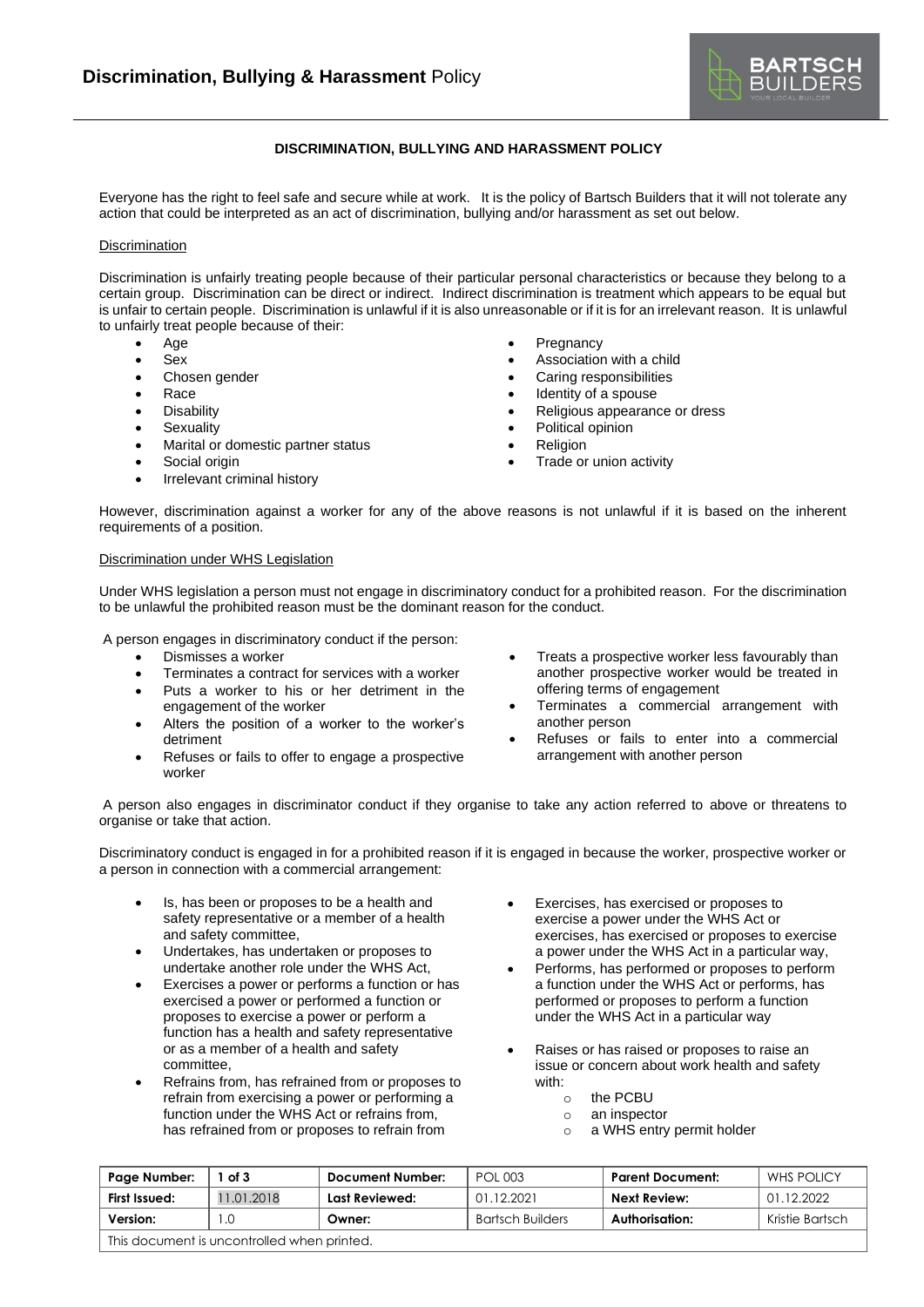

exercising a power or performing a function under the WHS Act in a particular way

- Assists or has assisted or proposes to assist, or gives or has given or proposes to give any information to any person exercising a power or performing a function under the WHS Act
- Is involved in, has been involved in or proposes to be involved in resolving a work health and safety issue under the WHS Act
- o a health and safety representative
- o a member of a health and safety committee, another worker
- o any person who has a duty under the Act in relation to the matter
- o any other person exercising a power or performing a function under the WHS Act,
- Is taking action, has taken action or proposes to take action to seek compliance by any person with any duty or obligation under the WHS Act

## Bullying and Harassment

Workplace bullying is any behaviour that is repeated, systematic and directed towards a worker or group of workers that a reasonable person, having regard to the circumstances, would expect to victimise, humiliate, undermine or threaten and which creates a risk to health and safety.

Examples of bullying behaviour include, but are not limited to:

- Abusive, insulting or offensive language
- Behaviour or language that frightens, humiliates, belittles or degrades
- Spreading gossip, rumours and innuendo of a malicious nature
- Physical assault or unlawful threats, including inappropriate or violent initiating practices
- Intruding on a person's space by pestering, spying or tampering with their personal effects or work equipment
- Deliberately denying access to information, consultation or resources
- Setting tasks that are unreasonably beyond a person's ability
- withholding information that is vital for effective work performance

Workplace bullying is not conduct that involves:

- Reasonable action taken in a reasonable manner by an employer to transfer, demote, discipline, counsel, retrench or dismiss a worker
- Reasonable administrative action taken in a reasonable manner by an employer in connection with a worker's employment
- Sexual Harassment

Teasing or regularly making someone the brunt of practical jokes

- Displaying material that is degrading or offensive
- Unfair treatment in relation to accessing workplace entitlements
- Deliberately excluding, isolating or marginalising from workplace activities
- Intimidating a person through inappropriate persona comments, belittling opinions or unjustifiable criticism
- Ignoring or isolating a person from normal workplace activities
- Setting impossible deadlines
- deliberately denying access to information, consultation or resources
- A decision by an employer, based on reasonable grounds, not to award or provide a promotion, transfer or benefit in connection with an worker's employment
- Reasonable action taking in a reasonable manner under an Act affecting a worker

Sexual harassment is unwelcome conduct of a sexual nature where a reasonable person would have anticipated the possibility that the affected person may feel offended, afraid or humiliated. Sexual harassment is determined from the point of view of the person feeling harassed. Conduct that may constitute sexual harassment includes, but is not limited to:

- Unwelcome touching or kissing
- Sexual pictures, objects, emails, text messages or other literature
- Questions about sexual activity
- Comments or jokes, leering or staring
- Direct or implied propositions, or requests for dates

However, sexual harassment does not include mutual attraction or friendship with consent from the perspective of the participants.

This policy is not limited to just workers of Bartsch Builders but is also directed towards other workers, to staff of clients, suppliers or members of the public. This policy applies if the above behaviour occurs during working hours, including attendance at work-related functions provided that the worker making the complaint is directed to attend the function.

| Page Number:                                | $2$ of $3$ | Document Number: | POL 003                 | Parent Document: | WHS POLICY      |  |  |
|---------------------------------------------|------------|------------------|-------------------------|------------------|-----------------|--|--|
| First Issued:                               | 11.01.2018 | Last Reviewed:   | 01.12.2021              | Next Review:     | 01.12.2022      |  |  |
| Version:                                    |            | Owner:           | <b>Bartsch Builders</b> | Authorisation:   | Kristie Bartsch |  |  |
| This document is uncontrolled when printed. |            |                  |                         |                  |                 |  |  |